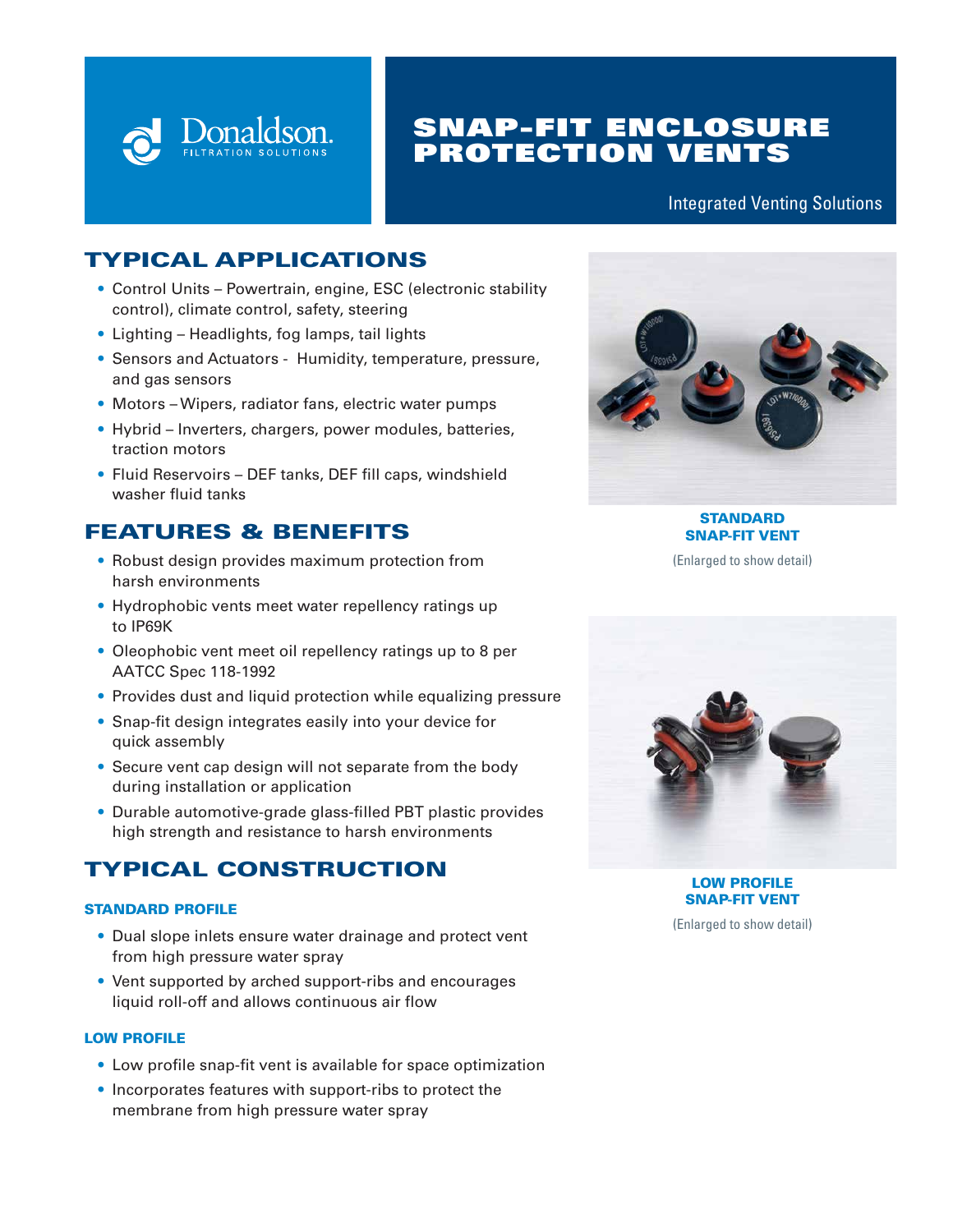# PRODUCT OFFERINGS, DESIGN & DIMENSIONS

#### STANDARD SNAP-FIT VENT

| Part<br><b>Number</b> | <b>Typical Airflow ml/</b><br>min $@$ 70 mbar | <b>Minimum Water Entry</b><br>Pressure (mbar @ 45 sec) | <b>Temp</b><br><b>Rating (°C)</b> | <b>IP Rating</b> |              |            | Oleo-     | O-ring          |
|-----------------------|-----------------------------------------------|--------------------------------------------------------|-----------------------------------|------------------|--------------|------------|-----------|-----------------|
|                       |                                               |                                                        |                                   | 67               | 68           | <b>69K</b> | phobic    |                 |
| P515708               | 250                                           | 1.100                                                  | $-40^\circ$ to 125 $^\circ$       | $\mathsf{X}$     | $- X$        |            | Yes       | EPDM            |
| P516447               | 2,160                                         | 280                                                    | $-40^{\circ}$ to 125 $^{\circ}$   | $\mathsf{X}$     | $\mathsf{X}$ |            | Yes       | <b>EPDM</b>     |
| P516450               | 2,400                                         | 320                                                    | $-40^{\circ}$ to $150^{\circ}$    | X                | $\mathsf{X}$ |            | <b>No</b> | <b>Silicone</b> |
| P516391               | 250                                           | 1,100                                                  | $-40^{\circ}$ to $150^{\circ}$    | X                |              |            | Yes       | <b>Silicone</b> |

• All vents passed Mechanical Vibration tests

IP68 tests resistance to 2 meters of water for 60 minutes

IP68 tests resistance to 2 meters of water for 60 minutes

- Housing material: Black PBT GF30 (Hydrolysis Resistant)
- O-Ring Durometer: 50 Shore A



### LOW PROFILE SNAP-FIT VENT

| Part          | <b>Typical Airflow</b> | <b>Minimum Water Entry</b>      | <b>Temp</b>                    | <b>IP Rating</b> |              |        | Oleo-  | O-ring          |
|---------------|------------------------|---------------------------------|--------------------------------|------------------|--------------|--------|--------|-----------------|
| <b>Number</b> | ml/min $@$ 70 mbar     | <b>Pressure (mbar @ 45 sec)</b> | <b>Rating (°C)</b>             | 67               |              | 68 69K | phobic |                 |
| P515955       | 250                    | 1.100                           | $-40^{\circ}$ to $150^{\circ}$ | X                | $\mathsf{X}$ |        | Yes    | <b>Silicone</b> |

- All vents passed Mechanical Vibration tests
- Housing material: Black PBT GF30 (Hydrolysis Resistant)
- O-Ring Durometer: 50 Shore A